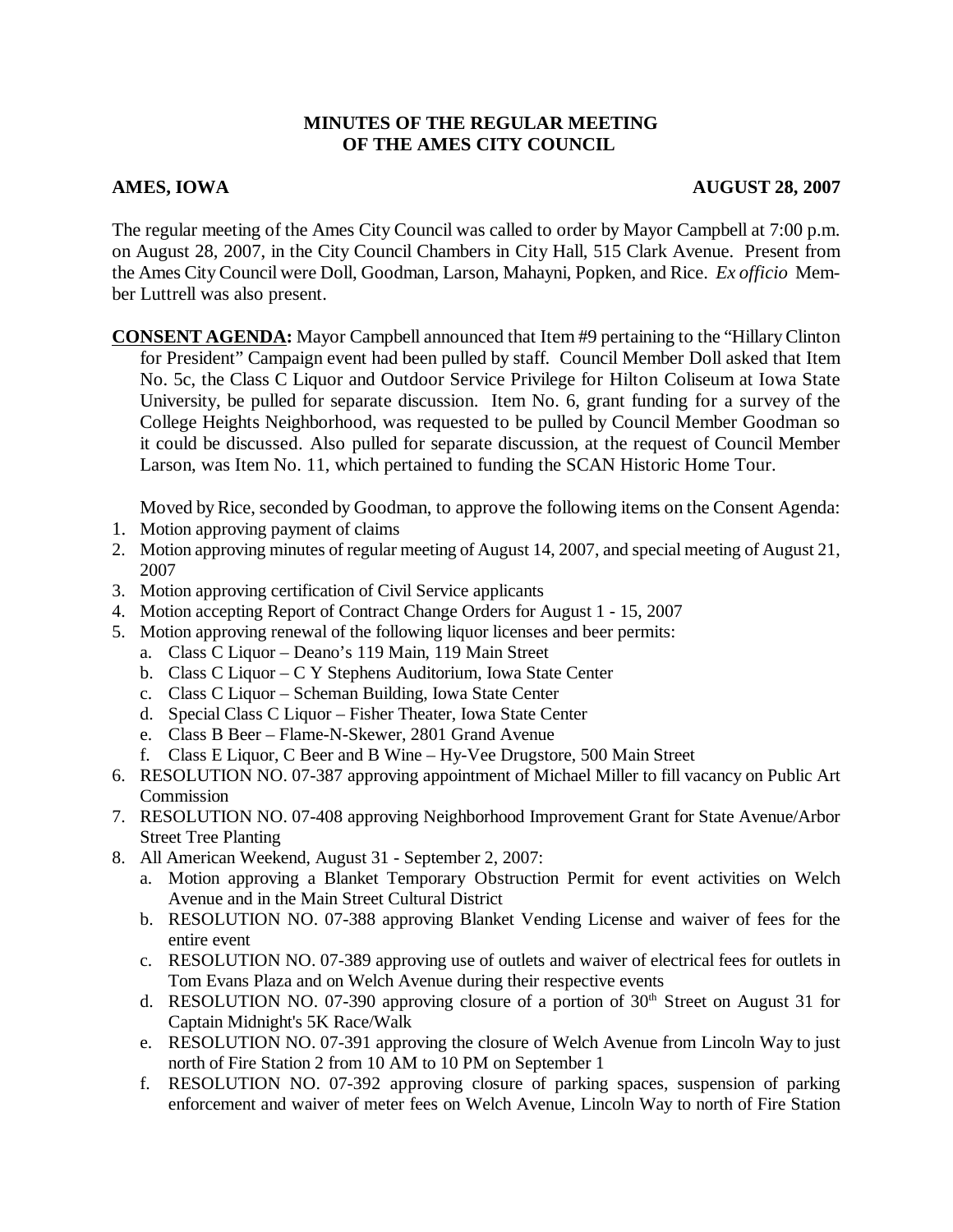2, from 10 AM to 10 PM on September 1

- 9. RESOLUTION NO. 07-395 supporting Ames as the site of the 2008 Midwest Renewable Energy Conference and directing Electric Services' staff to coordinate the planning of the event with a budget of \$6,500
- 10. RESOLUTION NO. 07-397 approving preliminary plans and specifications for S.E. 16<sup>th</sup> Street Pole Relocation Project; setting September 12, 2007, as bid due date and September 25, 2007, as date of public hearing
- 11. RESOLUTION NO. 07-398 approving contract and bond for Hunziker Youth Sports Complex Paving Project
- 12. RESOLUTION NO. 07-399 accepting completion of the 2007/08 Slurry Seal Program
- 13. RESOLUTION NO. 07-400 accepting completion of the 2005/06 Water System Improvements Program

Roll Call Vote: 6-0. Resolutions declared adopted unanimously, signed by the Mayor, and hereby made a portion of these minutes.

#### **CLASS C LIQUOR & OUTDOOR SERVICE PRIVILEGE - HILTON COLISEUM, IOWA**

**STATE CENTER:** Council Member Doll recalled that approximately one year ago, Iowa State University (ISU) representatives indicated to the City Council that they did not want outdoor liquor sites at events where persons under-21 would be exposed to alcohol. At that same meeting, the Council approved an Outdoor Service Privilege for sites on ISU Campus. He felt mixed messages about alcohol are being sent. In addition, he pointed out that Outdoor Service sites on Iowa State property do not have to have double fences or many of the safeguards that are required of other groups. Mr. Doll noted that the City does not have jurisdiction over ISU matters, but wanted to speak his concerns. He brought up that ISU sponsors events that promote tailgating for alumni, and he felt that it was sending the message "don't drink unless it brings in money for ISU." Council Member Rice agreed, also recalling last year's discussion involving ISU's concerns about exposing students to alcohol; it appears to be setting a double standard.

Moved by Doll, seconded by Rice, to approve the Class C Liquor & Outdoor Service Privilege for Hilton Coliseum, Iowa State Center.

Vote on Motion: 6-0. Motion declared carried unanimously.

### **REQUEST FOR GRANT FUNDING FOR A SURVEY OF THE COLLEGE HEIGHTS**

**NEIGHBORHOOD:** Council Member Goodman asked for staff to brief the Council on what follows the survey and what it would mean for residents of this Neighborhood. Planner Ray Anderson reminded the Mayor and City Council that this is one of the recommendations that resulted from the survey of West Ames performed by Will Page. The College Heights Neighborhood is one of eight different areas that has been selected to be surveyed in the future. He defined an "intensive survey" as one that would gather historical and architectural information on each of the 106 properties in the Neighborhood.

Mr. Goodman asked what the survey results would yield. Mr. Anderson stated that it would yield information on the historical significance of the homes in this area. The next step, if approved by the City Council, would be to direct staff to prepare a nomination to the National Register of Historic Places. The survey results would provide the basic information needed for that nomination and could lead to this Neighborhood being designated as a National Historic District.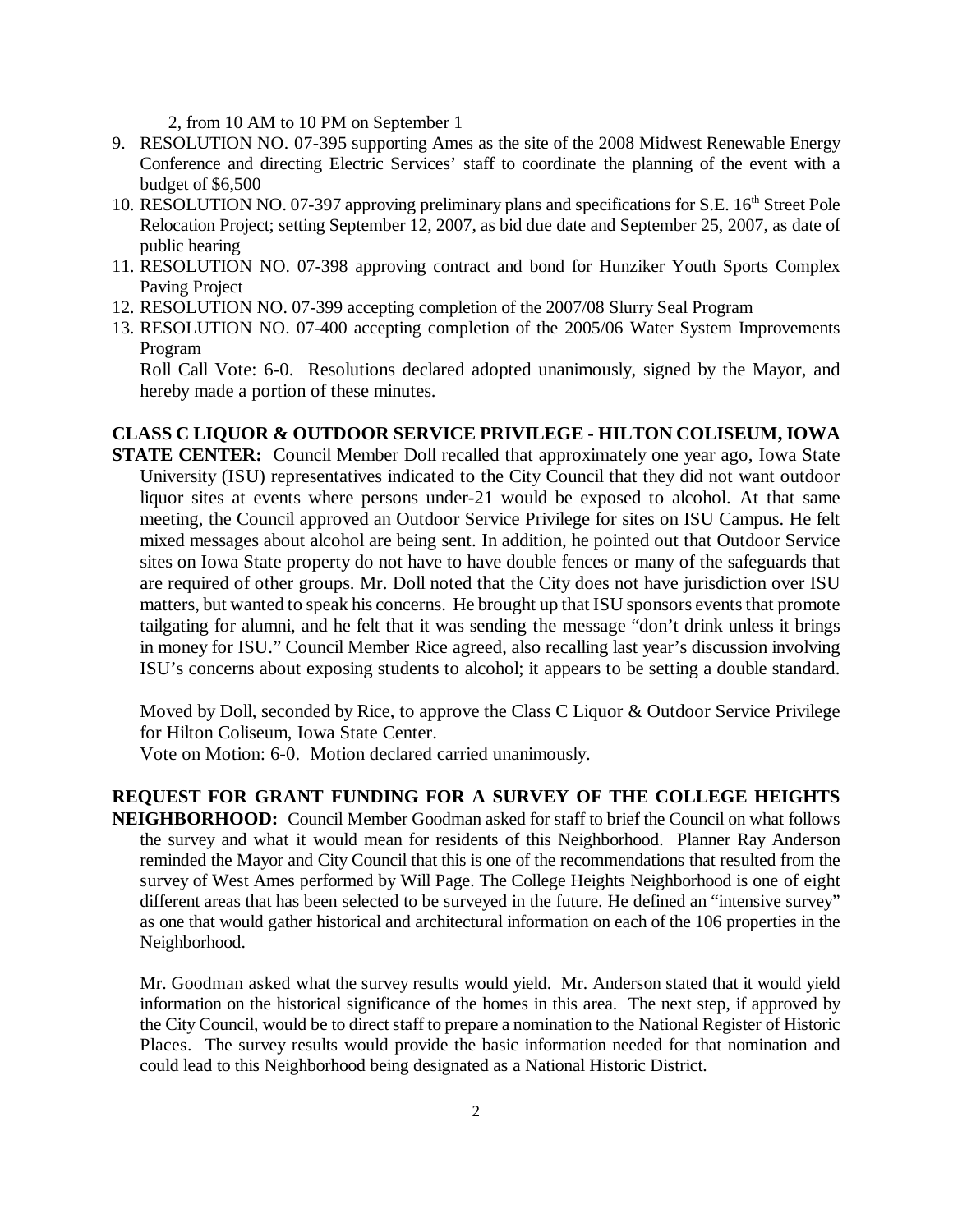Council Member Popken asked to know the requirements for the City to be named a Certified Local Government (CLG). Mr. Anderson advised that the City must have [1] an Historic Preservation Commission (which was established in 1989); [2] an ordinance outlining the historic preservation regulations and a district where those apply (which were adopted in 1988); and [3] certain other regulations that follow the Secretary of the Interior standards. Ames has been a CLG since 1995.

Council Member Goodman asked if certain regulations would be imposed on homes in this Neighborhood if a designation of Historic Place were attained. Mr. Anderson said that, as a National Historic District, there would not be any regulations placed on the homes in this Neighborhood. It is a misconception held by many that a National Designation restricts properties; it is really more of a recognition of historical value. There are no prohibitions against demolition or restrictions on what can be done to a home unless it is a Local Historic District. It is possible, however, that at some point, the City Council might be asked to approve a designation of Local Historic District for this Neighborhood. Council Member Goodman wanted residents of this Neighborhood to know that these efforts could result in more regulations for them in the future.

Moved by Goodman, seconded by Mahayni, to authorize staff to submit a request for grant funding through the CLG Grant Program for an intensive survey of the College Heights Neighborhood. Vote on Motion: 6-0. Motion declared carried unanimously.

# **REQUEST FOR FUNDS FOR HISTORIC HOME TOUR IN THE SOUTH CAMPUS AREA NEIGHBORHOOD (SCAN):** Council Member Larson asked staff to explain the funding source being recommended for the Home Tour. It was noted that funding would come from the Neighborhood Improvement Program in the amount of \$1,700, and the SCAN would be contributing \$200 towards the expenses. It appeared to Mr. Larson that the in-kind services being performed by persons in the SCAN would be worth much more than \$200 and would probably equate to approximately a 50/50 match, which is what is required for a Neighborhood Improvement Program grant. City Manager Steve Schainker explained the difference sources

of funding that could be used. He advised that \$50,000 has been allocated to the Neighborhood Improvement Program; \$25,000 is used for grants and the other \$25,000 is to be used for assisting neighborhoods with projects such as the one in question. It is not necessary for the SCAN to commit to a 50/50 match for this project.

Moved by Larson, seconded by Rice, to adopt RESOLUTION NO. 07-396 approving funds from the Neighborhood Improvement Program in the amount of \$1,700 for the Historic Home Tour in the SCAN.

Council Member Rice questioned what would be done with the proceeds from the tickets sold for the Tour. Barbara Pleasants, 516 Lynn Avenue, Ames, a member of the SCAN, said that they were not trying to make a profit from the Tour. It was felt that if they had any monies left after expenses, the City could be reimbursed or the funds saved for a future Tour.

Gloria Betcher, 531 Hayward, Ames, Chairperson of the Historic Preservation Commission, explained that the Commission has been contemplating holding home tours in potential historic districts and joining with the Old Town Neighborhood to expand its tour. Unfortunately, it was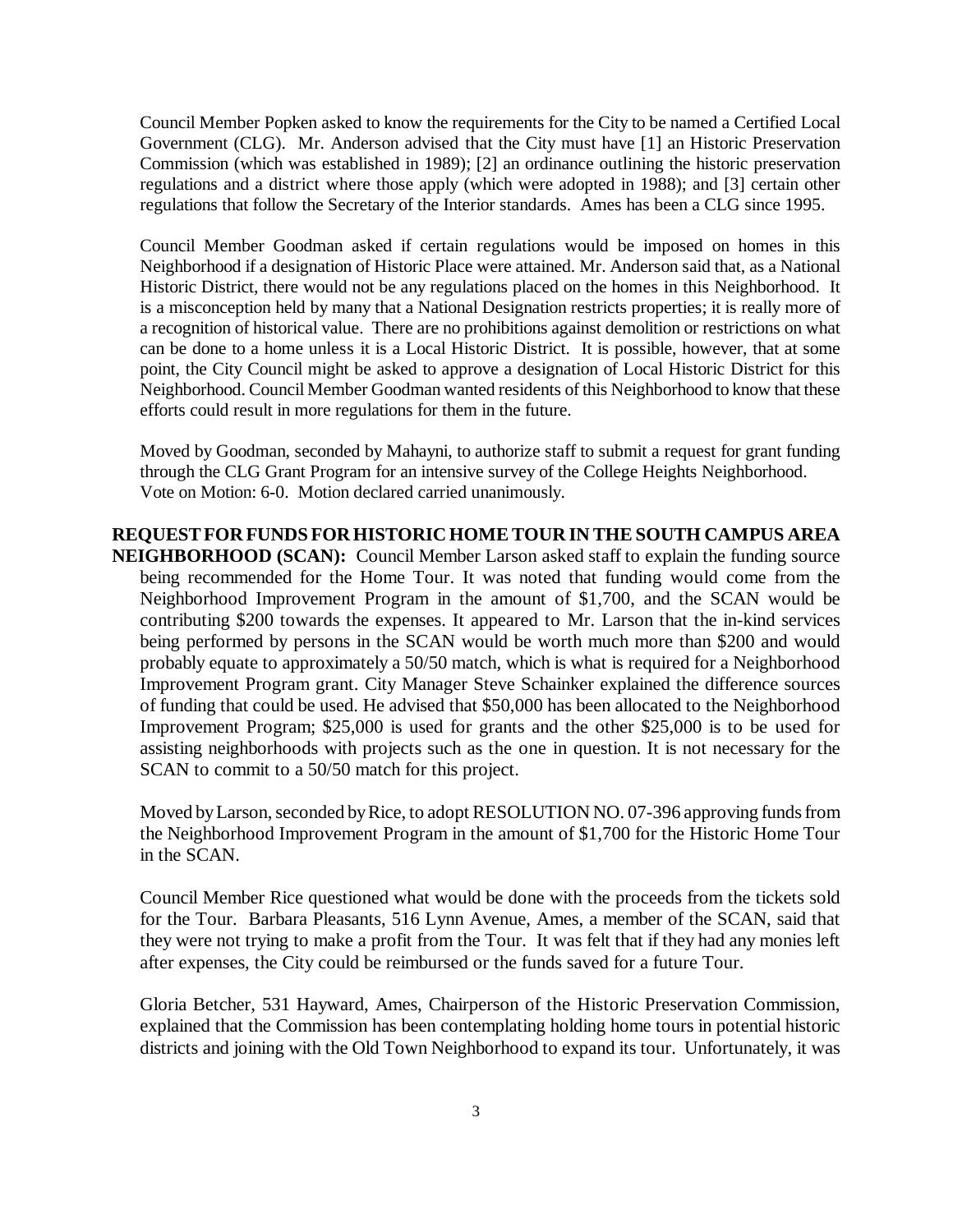too late to apply for state grant funds to assist with expenses for this Tour, but in the future, that is a possibility.

Roll Call Vote: 6-0. Resolution declared adopted unanimously, signed by the Mayor, and hereby made a portion of these minutes.

- **PUBLIC FORUM:** Gary Reed, Civil Design Advantage, 5501 NW 112<sup>th</sup> Street, Suite G, Grimes, Iowa, advised that he was representing Ev Cochrane in his pursuit to modify the existing tax parcel line for 5239 Zumwalt Station Road. The property is located within two miles of the City of Ames' jurisdictional rights. The Council was told by Mr. Reed that a sketch plan had been submitted to City staff on August 21, 2007, which outlined the proposal to adjust the tax parcel line. He explained that Mr. Cochrane desires to create a split of the approximate 80-acre parcel. According to Mr. Reed, staff responded that division of the property is not supported due to the need for the property to be annexed into the City based on the City's Urban Fringe Plan. Mr. Reed requested that the City waive its jurisdictional authority and allow the land owner to work directly with Story County to accomplish the proposed property split. Mayor Campbell explained that this was an unusual use of public forum. She suggested that Mr. Reed request the City Council to refer this issue to City staff.
- **REVIEW OF PROCESS TO REVISE AMES URBAN FRINGE PLAN:** Planning and Housing Department Director Steve Osguthorpe reminded the Council members that they, along with the Gilbert City Council, and Story County Board of Supervisors, had approved the Ames Urban Fringe Plan in July 2006. Since then, several requests to change the Plan have been received, and staff had been directed to propose a way to process such requests.

Mr. Osguthorpe stated that what staff was proposing tonight was the work of staff members from the three affected jurisdictions. The proposal was for one review cycle per year to consider revisions to the Plan. The process would provide an opportunity to decline to consider a change if the majority of the jurisdictional bodies did not want to invest the time and resources. After the joint staff meeting, each jurisdiction would publish notice of the proposed change and the request would be heard by each jurisdiction's Planning & Zoning Commission, with a recommendation being passed on to the Story County Board of Supervisors, Ames City Council, and the Gilbert City Council. The process would culminate in an annual joint meeting of the three jurisdictions to discuss and act on the proposed revisions. Requests for changes over a period of a year would be reviewed together, thereby facilitating a more comprehensive analysis of the collective conformance to Plan objectives and policies. Staff was suggesting that the annual joint meeting occur either in early December or May.

City Manager Schainker clarified that it would take a majority of the three jurisdictions to move ahead with the initial process; however, at the end of the process, it would take a unanimous vote to approve any changes; 100% support would be needed.

Council Member Larson asked where Boone County would fit in with this process. Mr. Osguthorpe advised that Boone County did not incorporate the Urban Fringe Plan into their Comprehensive Plan, so Boone County would not be part of this process.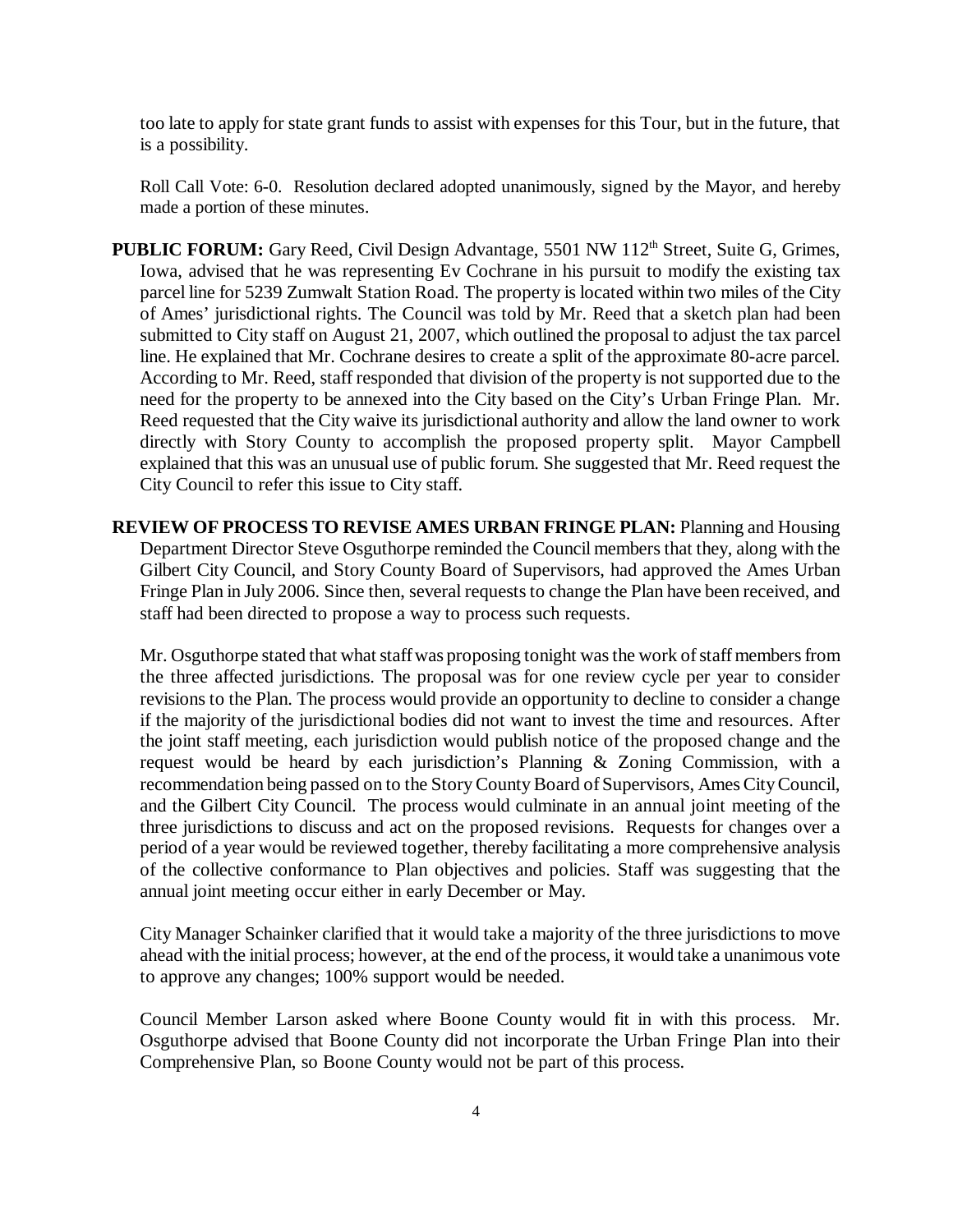Council Member Larson said he felt that requests for change would pertain mainly to Ames and Story County since there is only a very small area of overlap between Ames and Gilbert. Concerns were expressed that one jurisdiction could decide to side with one of the other jurisdictions even if the requested change did not pertain to it and ultimately determine the outcome of the Ames Urban Fringe Plan. Mr. Osguthorpe said that was the reason only two of the three jurisdictions needed to concur to move forward with analysis of any requested change. Council Member Goodman pointed out that the goal of adopting the Plan was to create cooperation among the different jurisdictions; it was not to streamline processes. Council Member Popken said that the goal was to create a predictable system within the two-mile fringe of the City's boundaries. Council Member Larson added that it was also an issue of timeliness; people became frustrated over the time it took for projects to be handled. He suggested that the development community be asked to provide input.

Council Member Mahayni questioned why the proposal was forcing all jurisdictions to act on a requested change; it should only include the jurisdictions that would be impacted. He felt that all jurisdictions would be included in discussions involving changes to the Plan and pointed out that there have been no requests to change the Plan. Council Member Popken thought that text amendments would affect all jurisdictions; however, a map amendment, e.g., in the south side of Ames, would only affect two jurisdictions (Story County and Ames). He asked if a distinction could be made between the two. Mr. Osguthorpe said staff could consider that; however, the Urban Fringe Plan includes both text and the map, and the two need to be consistent with each other.

Council Member Larson asked what if the change being requested pertains to property in the two-mile radius west of Ames (in Boone County). In order to answer that, Mr. Osguthorpe said that staff will need to meet with Boone County. At this time, all that is known is that Boone County adopted its Comprehensive Plan, and it was not consistent with the Ames Urban Fringe Plan. Council Member Goodman suggested that the application process include only the jurisdictions impacted, but the final decision involve all jurisdictions.

Another concern expressed by Council Member Goodman was that there could be a year wait after a request for a change was submitted. Director Osguthorpe reiterated that the benefit of having the requests come in collectively would be a more comprehensive review of the impact of all the requested changes. Council Member Popken suggested that individual approvals could be sought by each of the impacted jurisdictions. Each jurisdiction's Planning & Zoning Commission and Council/Supervisors would act independently when a request for a change was submitted, so it might not be necessary to have a joint meeting among all jurisdictions. Council Member Larson suggested that unanimous approval be required of only the jurisdictions impacted. Council Member Mahayni felt that if the staff report from the affected jurisdiction would be agreed to by the three entities, there would be no need for a joint meeting of all three jurisdictions. Director Osguthorpe advised that there would be a joint staff report for each request. Council Member Popken felt that it might be impossible to get all entities to agree on every change.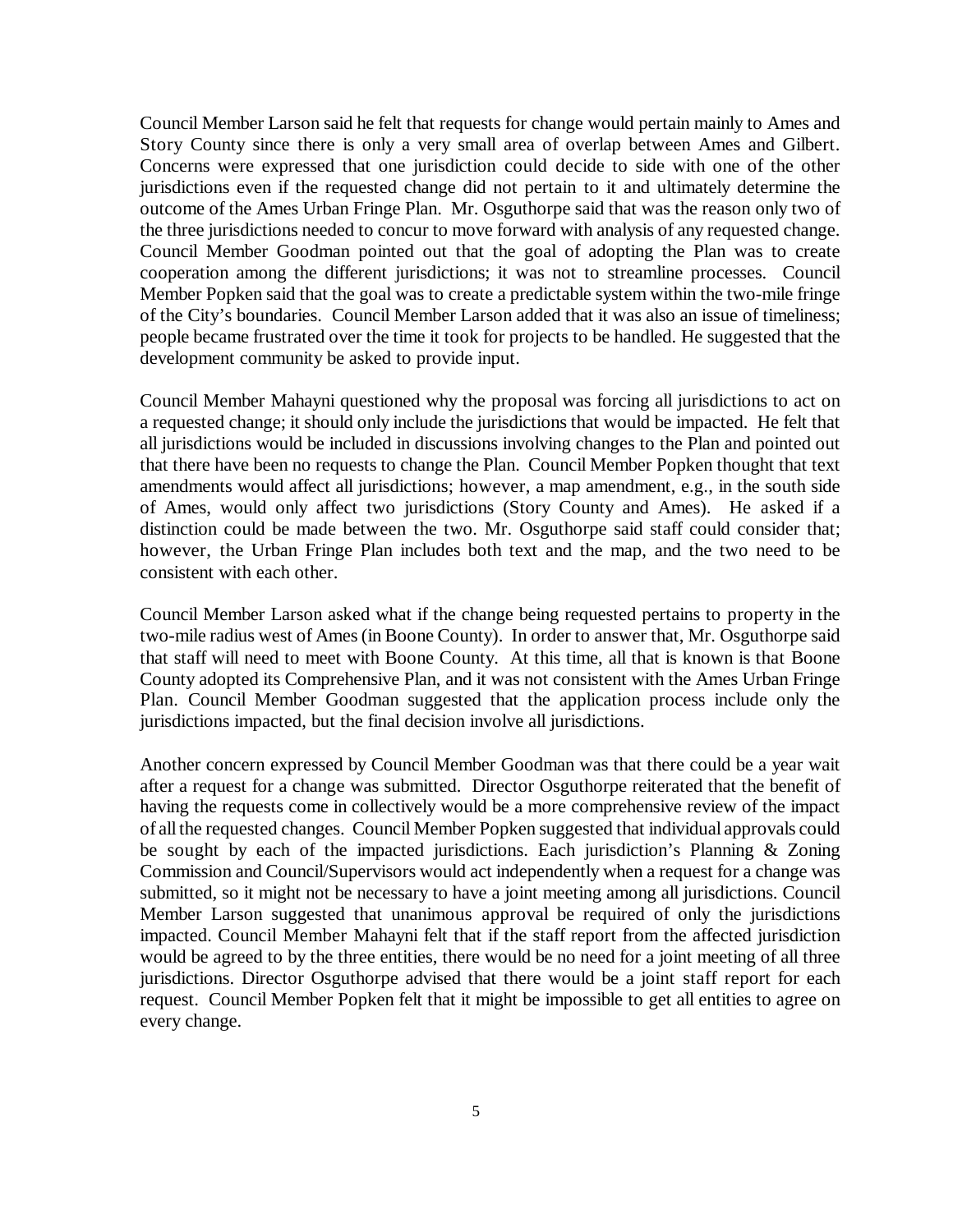Council Member Goodman said that there is also a possibility of getting bogged down in different entity's priorities; each might have more pressing issues. If a jurisdiction is not interested in the proposed change, there needs to be an "opt-out" provision. Mr. Osguthorpe explained that there might be two reasons why a jurisdiction would not want to be involved in the discussion: (1) it does not affect them or (2) they are not interested in a change.

City Manager Schainker pointed out that the three jurisdictions have not gotten to the stage of adopting a 28E agreement. He suggested that the comments made tonight be gathered and compared to those made at the other jurisdictions' meetings to see if there is any overlap in the concerns.

Council Member Larson also felt that the proposed process still does not address the issue of where to start to request a change to the Urban Fringe Plan.

Chuck Winkleblack, Hunziker & Associates, 105 S.  $16<sup>th</sup>$  Street, Ames, reminded the Council that it took approximately seven years to adopt the Urban Fringe Plan. To decide on how a change to that Plan is made might take another two years. He believes that to require unanimous approval of any change is a very lofty goal and one that he feels is impossible to achieve. Mr. Winkleblack also asked which jurisdiction would act first. He does believe that it is a good idea to have one meeting involving the three jurisdictions to discuss possible changes; however, a year wait is too long.

**JOINT USE PARKING PLAN FOR 3329 LINCOLN WAY:** Planner Jeff Benson explained that Stonebrook Community Church owns the building at 3329 Lincoln Way and uses it for a community center. A portion of the building is leased to a self-service laundry business. The Church would like to begin holding worship services at this location on Friday nights; however, that use requires a Special Use Permit since it is not currently allowed in the Highway-Oriented Commercial zoning district. In addition, that use would require more parking spaces than the current use of space, and the site cannot accommodate any more parking spaces. Because the site is 33 spaces short of the requirement, Stonebrook Community Church is requesting approval of a Joint Use Parking Plan, which would allow the use of existing parking spaces at the nearby St. Andrews Lutheran Church to support the worship services use at 3329 Lincoln Way.

Mr. Benson pointed out that Section 29.406(17)(a) of the Zoning Ordinance provides for joint use parking if the parking demands occur at different times. It allows for the same parking spaces to be counted to satisfy the off-street parking requirements for each use if a Joint Use Parking Plan is approved by the City Council. The Municipal Code requires one parking stall for 60 square feet of worship space without fixed seating; for 2,875 square feet of worship space, 48 parking spaces are required. In addition, time of peak demand is known because of the schedule for worship services. For Stonebrook Community Church, the services will be at 7:00 p.m. on Fridays. St. Andrews church has no program activities at that time.

 It was pointed out by Mr. Benson that the Colorado Junction property lies between the two properties in question. A representative of the Stonebrook Church has spoken to the owner of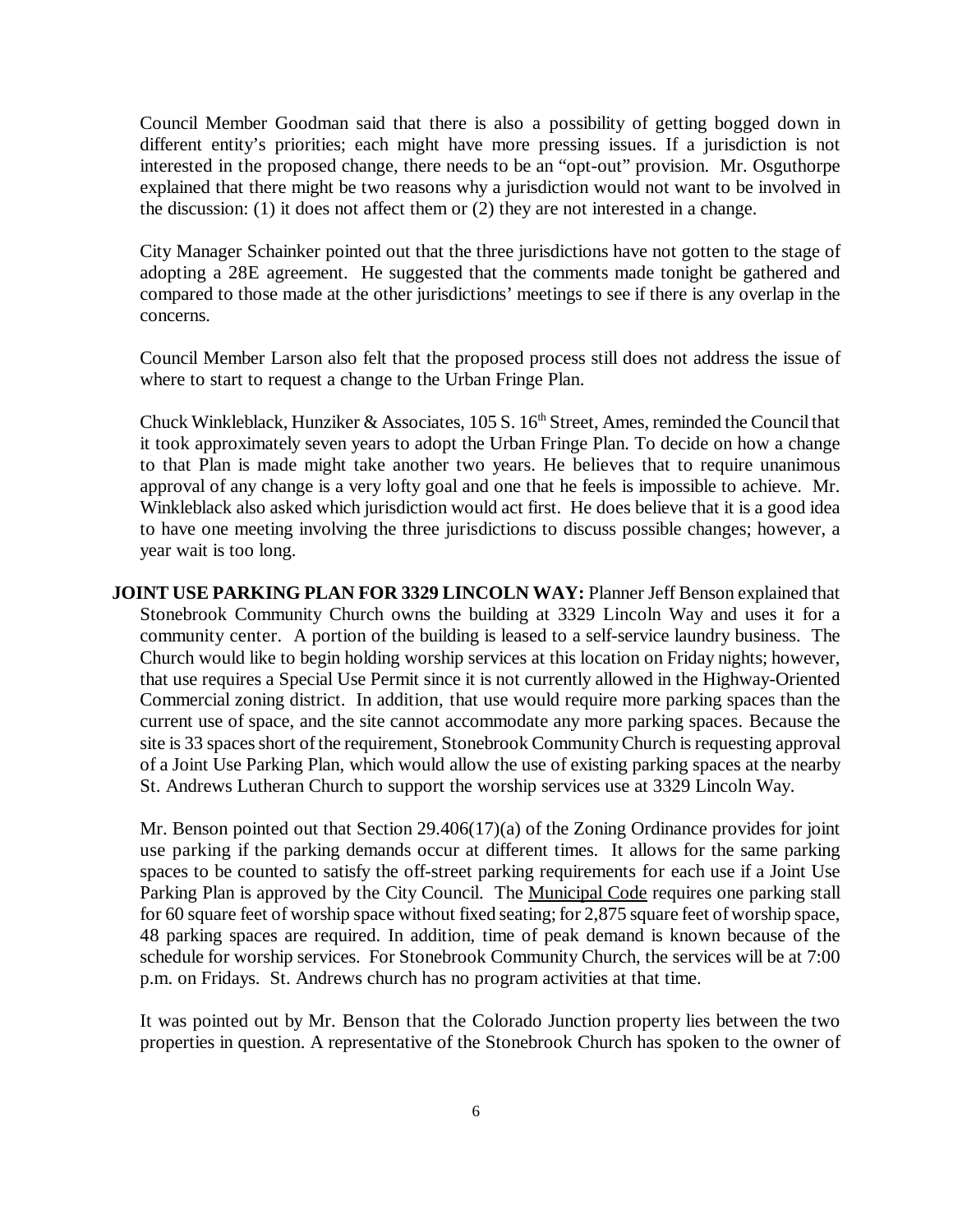the Colorado Junction and reported that there is no objection to the joint use parking proposal; the City is in receipt of a letter from that owner advising of no objections.

According to Mr. Benson, churches are often cited as an example of the type of use where joint use can make more efficient use of parking and reduce the need for more parking lots. The two property owners in question have worked out the issues and addressed them in a Joint Use Parking Easement Agreement.

Moved by Goodman, seconded by Doll, to adopt RESOLUTION NO. 07-401 approving the Joint Use Parking Plan for 3329 Lincoln Way between St. Andrew's Lutheran Church and Stonebrook Community Church.

Roll Call Vote: 6-0. Resolution declared adopted unanimously, signed by the Mayor, and hereby made a portion of these minutes.

# **URBAN REVITALIZATION AREA FOR UNIVERSITY-IMPACTED AREA (UIA) WEST:**

Planner Jeff Benson recalled that the City Council had referred to staff a request from the owners of 405 and 415 Hayward Avenue for tax abatement to support the redevelopment of the former Greek house into the Iowa House Bed and Breakfast. Approval of the request would require the City Council to establish a new Urban Revitalization Area (URA).

Criteria contained in the Iowa Code for establishment of URAs were reviewed. Eight previously approved Urban Revitalization Plans, which fulfilled additional policy guidelines, were summarized. No changes to those Plans are being requested at this time.

Mr. Benson stated that the proposed Iowa House property is located in the West University Impacted Area (UIA). Policies previously adopted by the City Council regarding historic resources in that Area were briefly reviewed. The property in question is listed on the National Register of Historic Places, and as such may be considered by the City Council for tax abatement. This is consistent with the City's Land Use Policy Plan and with the UIA Sub-Area Plan. It was noted that state law requires Urban Revitalization Areas to contain two or more properties and that tax abatement may not be given for a vacant lot. He said that the properties would be eligible to be designated as an Urban Revitalization Area if they meet the following criteria:

- 1. Properties are located within the West University Impacted Overlay Zoning District, and,
- 2. The National Park Service has determined that one or more of the properties has a structure(s) that meets the National Register Evaluation Criteria, and
- 3. Improvements are being made to one of the National Register eligible structures that preserve 70% or more of the area of existing exterior walls of the structure and that preserve and/or restore original or historic materials and designs.

Mr. Benson advised that there is "nothing magical" about the requirement for preserving 70% or more of the area. It has been used for other URAs. Council Member Larson asked if the abatement would only be given on the improved value of the property. Mr. Benson confirmed that it would be; the City Assessor makes the determination.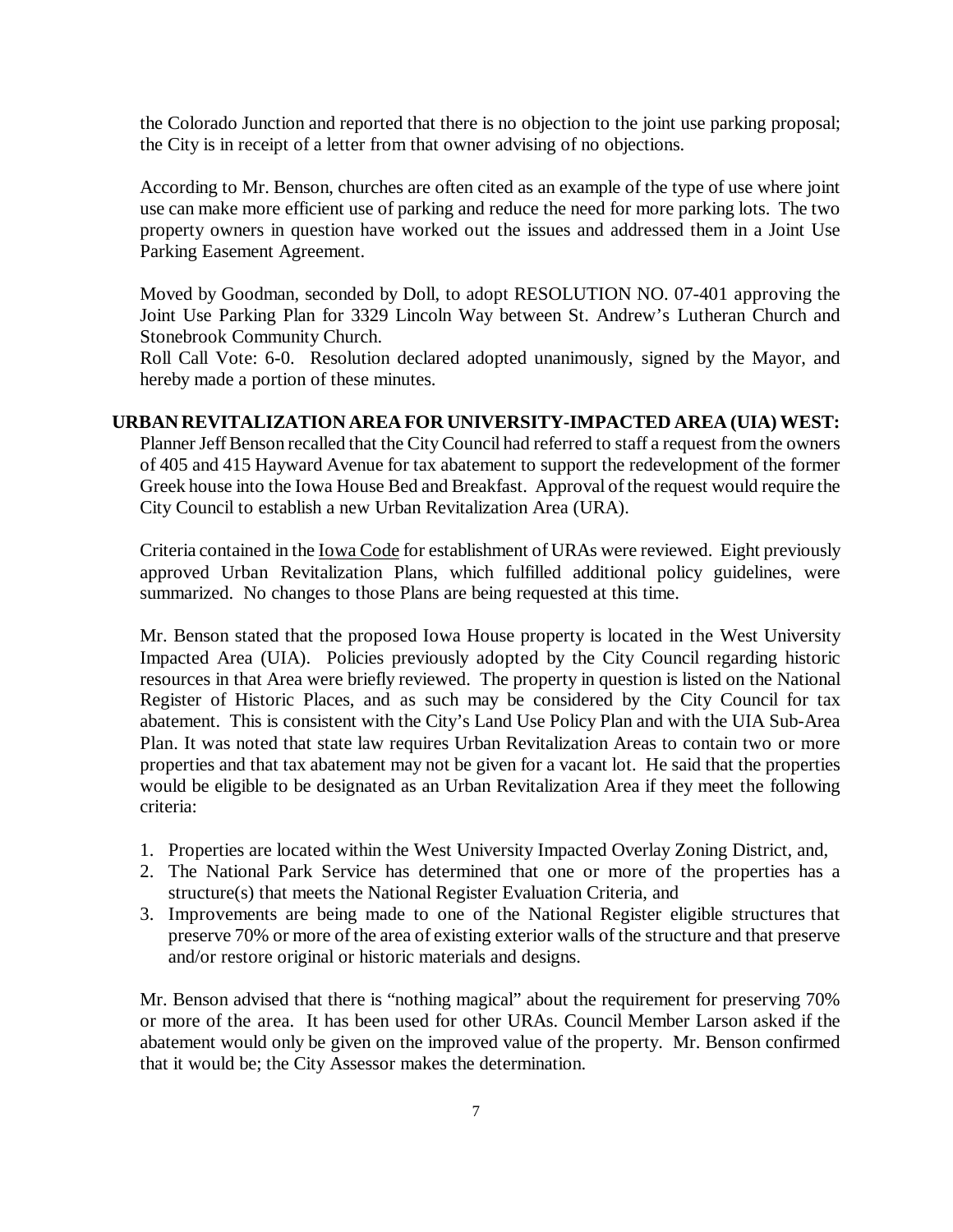Moved by Mahayni, seconded by Rice, to:

- 1. Establish a new Urban Revitalization Program for properties within the West University Impacted Overlay Zoning District with the following eligibility criteria:
	- a. Properties are located within the West University Impacted Overlay Zoning District, and
	- b. The National Park Service has determined that one or more of the properties has a structure(s) that meets the National Register Evaluation Criteria, and
	- c. Improvements are being made to one of the National Register eligible structures that preserve 70% or more of the area of existing exterior walls of the structure and that preserve and/or restore original or historic materials and designs.

Vote on Motion: 6-0. Motion declared carried unanimously.

Moved by Mahayni, seconded by Rice, to approve the application and determine that the proposed project at 405 and 415 Hayward meets the above criteria. Vote on Motion: 6-0. Motion declared carried unanimously.

Moved by Mahayni, seconded by Rice, to direct staff to prepare an Urban Revitalization Plan for 405 and 415 Hayward Avenue based on the above criteria. Vote on Motion: 6-0. Motion declared carried unanimously.

Moved by Mahayni, seconded by Rice, to adopt RESOLUTION NO. 07-402 setting the date of public hearing for October 9, 2007.

Roll Call Vote: 6-0. Resolution declared adopted unanimously, signed by the Mayor, and hereby made a portion of these minutes.

**AQUATIC CENTER:** Council Member Larson asked if the projected amount not to exceed \$100,000 to be paid to Iowa State University Department of Facilities Planning and Management for construction observation was in addition to the \$718,000 to be paid for design services. Parks & Recreation Director Nancy Carroll said that the \$100,000 was separate from the \$718,000. Staff is recommending entering into that agreement for services as the City does not have the internal expertise to provide inspection services on a daily basis. City Manager Schainker advised that it is better to have an independent inspector on site in case there are disputes between the architect and the general contractor.

Council Member Larson stated that it would be unusual for the City to bypass the normal qualification process used to select an architect for the magnitude of services needed for this project. He said that construction management services are sometimes included in the architectural fees. Ms. Carroll indicated that, after researching other communities, the 8 ½% is normal. She also pointed out that RDG will be doing some construction management. Ms. Carroll said that, given the magnitude of this project, the uniqueness of the site, and the need to incorporate storm water infiltration areas throughout the 45-acre site, staff feels 8 ½% is appropriate.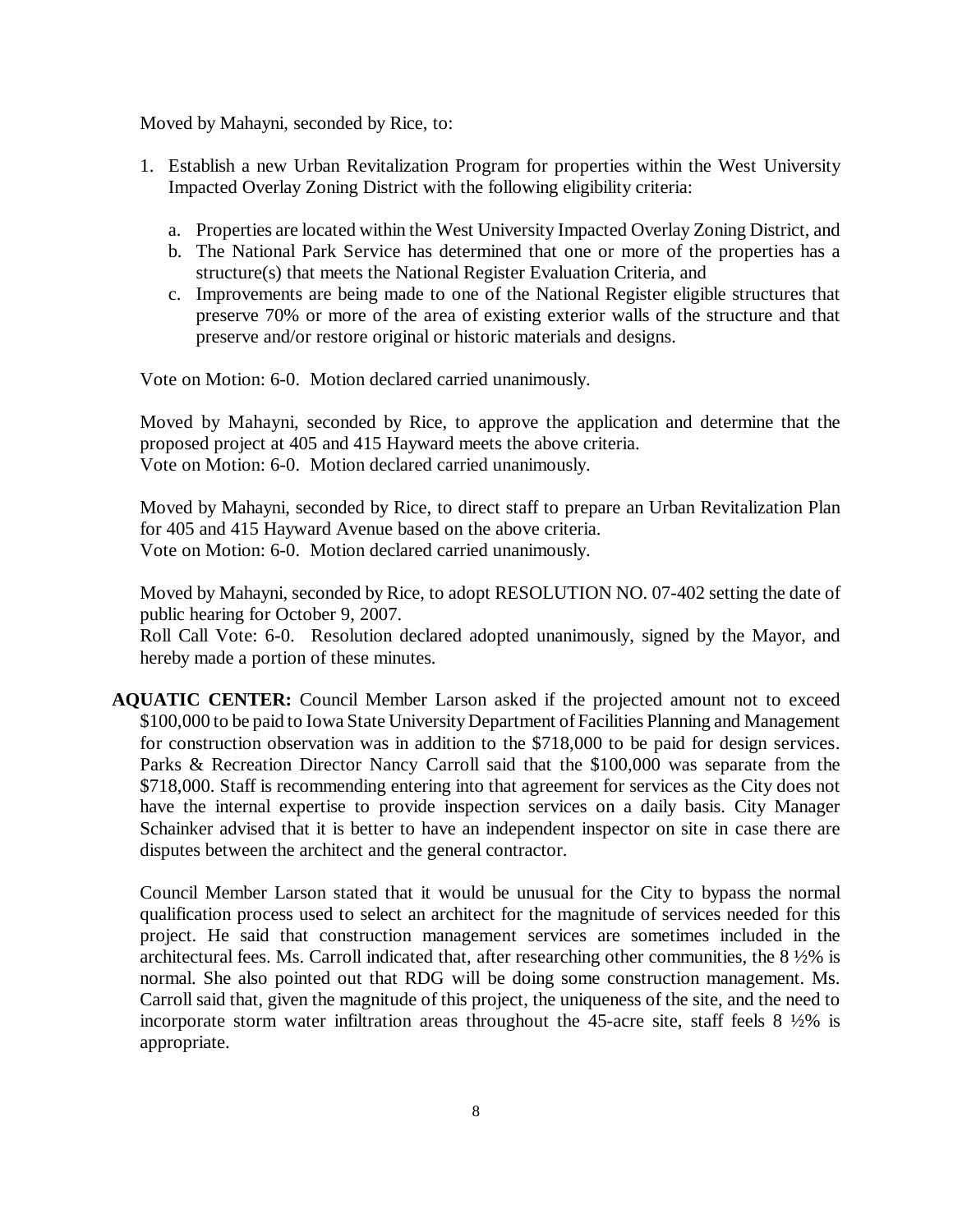City Manager Schainker stated that this is a contract for professional services, and the City does not always go with the lowest bid. City staff views RDG's fee as being very competitive. Council Member Larson said he is aware that time is of the essence on this project. In the future, however, he suggested that a broader request for proposals be drafted so perhaps rate structures could be ascertained during the feasibility study.

Council Member Goodman advised that he had the same concerns. He pointed to the City's policy of receiving competitive proposals if the services exceed \$50,000, yet in this case, the City would be waiving that policy for a total cost of services at over \$800,000. Mr. Goodman said he did not feel that was a fiscally responsible decision. With that amount of expenditure, he is uncomfortable giving a contract to a firm without soliciting competitive bids. Mayor Campbell said that the Council should be mindful of what it would cost to postpone this for a year. Council Member Mahayni pointed out that RDG has been providing services to the City for the past 12 years on numerous recreation and aquatic center projects. If another firm were to start new and have to gather all the information over again, the bid could come in higher than \$718,000.

Moved by Mahayni, seconded by Doll, to adopt RESOLUTION NO. 07-403 waiving purchasing policies and approving a contract with RDG Planning & Design in the amount of \$718,000 for design services.

Roll Call Vote: 5-1. Voting aye: Doll, Larson, Mahayni, Popken, Rice. Voting nay: Goodman. Resolution declared adopted, signed by the Mayor, and hereby made a portion of these minutes.

Moved by Goodman, seconded by Popken, to authorize staff to finalize an agreement with Iowa State University Department of Facilities Planning and Management to provide construction observation in an amount not to exceed \$100,000.

Director Nancy Carroll advised that the agreement will come back to the City Council for approval at a later date.

Vote on Motion: 6-0. Motion declared carried unanimously.

**AQUATIC CENTER LEASE:** City Manager Schainker said that, prior to the bond referendum regarding the new outdoor aquatic center site, staff received assurance from Iowa State University Administration that they would support a long-term lease of ISU property on  $13<sup>th</sup>$ Street for the facility site. The Council was told that, rather than approve the lease agreement, the Board of Regents granted authority to the Executive Director of the Board of Regents and ISU administrators to negotiate a final lease agreement with the City. Inherent in that direction was a requirement that lawyers (University, Attorney General's Office, Board of Regents) from three entities be involved in the negotiations and approve the terms of the lease. Mr. Schainker advised that the final lease is slightly altered from the one previously reviewed by the Council in July; it is more complex.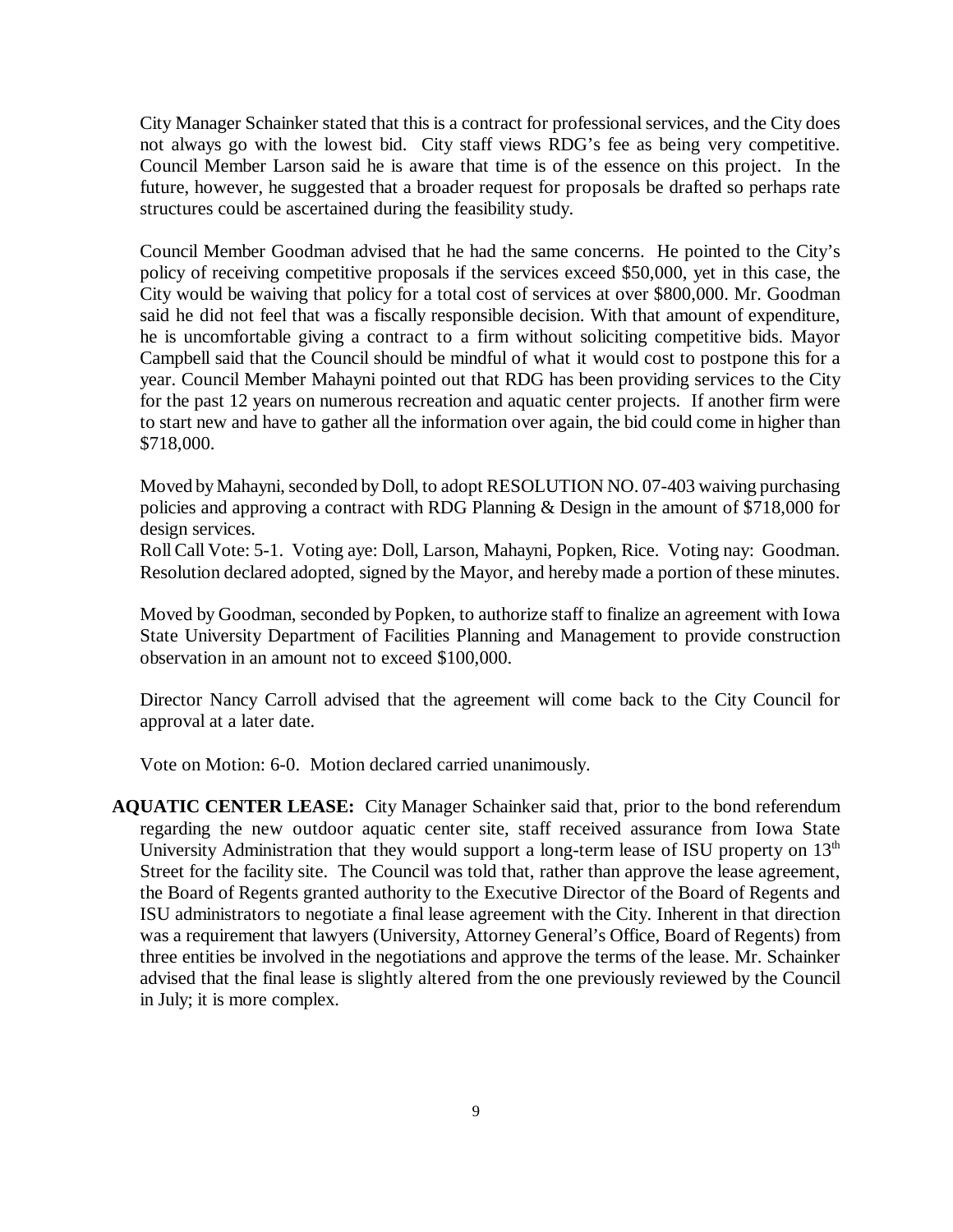According to Mr. Schainker, the lease remains a 50-year lease; however, the City may request extensions to the Lease Agreement term at any time. There will be no monetary payments due to the University for use of the property.

Each of the provisions of the lease were explained in detail by City Manager Schainker. One provision allows for a special Aquatic Center entry fee to be offered to currently registered Iowa State University students at a rate halfway between the rates offered by the City for resident youth (children under 17) and adults. That will continue unless the City discontinues offering a Youth rate. Iowa State University will be allowed to use the leased area other than the Aquatics Center for research activities and will also have access to the Ames Community School District fields, which are anticipated to be built in the future. For any usage other than the existing archaeology lab, the University will have to obtain prior approval from the City.

It was noted that the City was "pre-approved" to make all of the improvements on the leased site that have been included in the July 24, 2007, bond referendum; that includes the Aquatics Center, parking lot, and water infiltration projects. However, following completion of the initial construction project, any additional buildings, recreational fields, or other improvements will require approval of the University. No prior approval for landscaping or improvements to the Aquatics Center is needed.

City Manager Schainker emphasized that once the City takes over the premises, it must maintain the premises in a safe and serviceable condition consistent with other City facilities; that is the standard by which the University will hold the City accountable. At the end of the lease term, the premises must be returned to a safe and open space, unless otherwise agreed to by the parties. If the City requests to extend the lease, and the University denies that request, the City's obligation to remove all facilities, equipment, etc., will be based on mutually agreed-to terms by the parties. Another important aspect deals with breach of the contract. Mr. Schainker explained that if the City fails to do certain things, the University has the right to declare the City in breach of the contract.

Mr. Schainker reminded the Council that it is a known fact that the Ames School District wants to use some of the land for athletic fields. The University desired to enter into an agreement with only one entity; that entity is the City of Ames. A companion agreement between the City and the Ames School District will need to be entered into, and it will need to mirror the obligations placed on the City in the Lease Agreement with ISU. Any misuse of the property by the School District could jeopardize the City's lease.

Moved by Rice, seconded by Goodman, to adopt RESOLUTION NO. 07-404 approving a land lease for the Aquatic Center site on 13<sup>th</sup> Street.

Roll Call Vote: 6-0. Resolution declared adopted unanimously, signed by the Mayor, and hereby made a portion of these minutes.

**AGREEMENT FOR PUBLIC RESTROOMS:** The City Council had requested that the Student Affairs Commission (SAC) explore the issue of the lack of public restrooms in Campustown,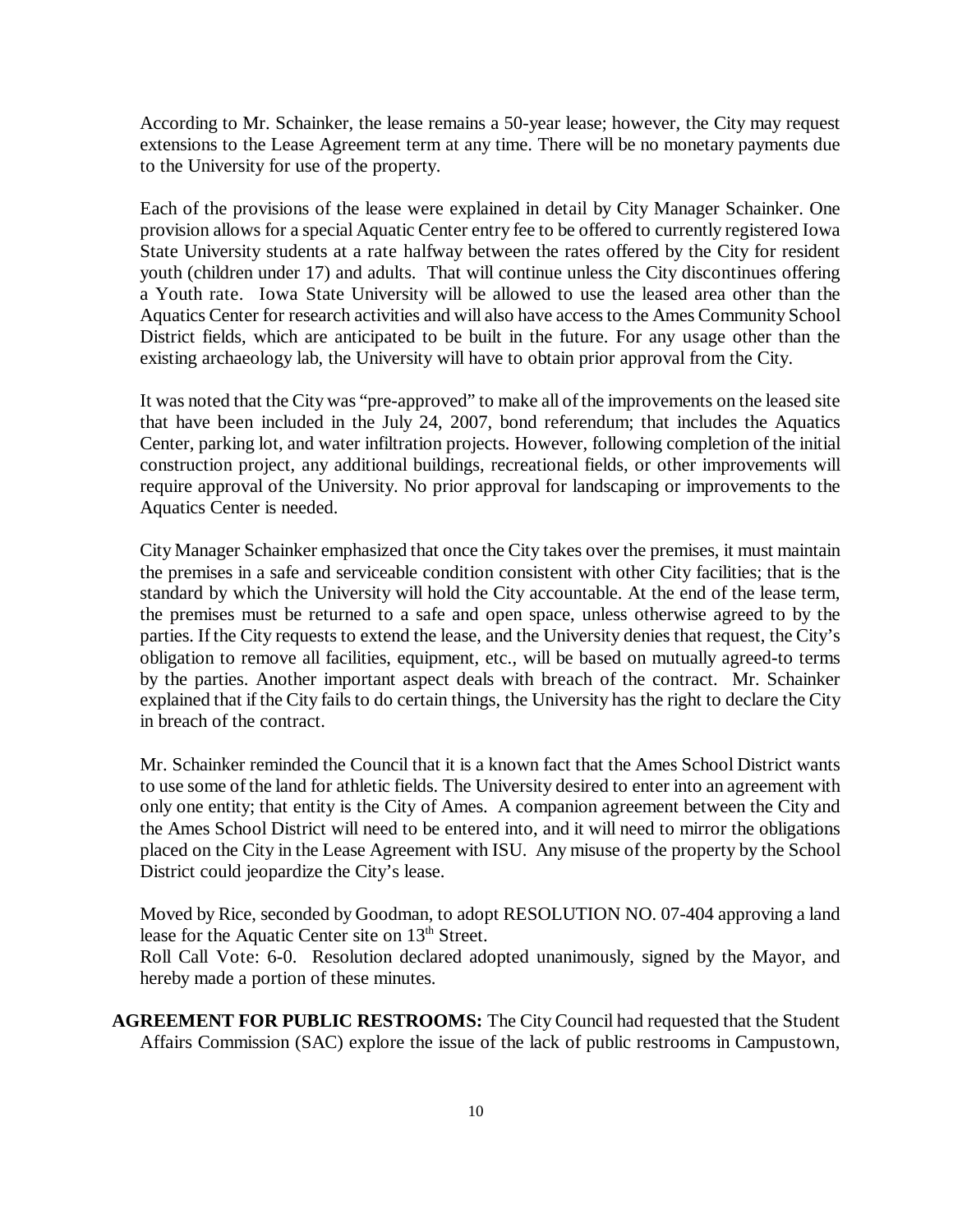and the issue was raised by the ISU Government of the Student Body (GSB) at last year's joint meeting with the Council.

Mr. Schainker advised that a number of options were explored. Ultimately, it was decided that there was not sufficient space to construct new restroom facilities on existing public space, that single-stall toilets were too costly, and that the placement of portable restrooms in the Welch Avenue area would prove aesthetically offensive and be prone to vandalism. The SAC recommended that the City consider utilizing the Fire Station No. 2 site for a public restroom location if the Station is ever moved; however, for a short-term solution, the Commission received support from Mike Yeagle, the Director of Operations of Campustown Property Management, for the City to rent restroom facilities at Cyclone Plaza, 200 Stanton Avenue. and 303 Welch Avenue, for use by the general public. The restrooms will be available from 8 AM until 2:30 AM seven days/week at a cost of \$333/month. In return for that fee, Campustown Property Management would clean the facilities and be responsible for any repair or replacement necessitated by any damage caused.

City Manager Schainker recommended that the funding allocation come from the Contingency Fund. He also requested that the City Council allocate funds for signage at a later date. Council Member Doll suggested that signage be placed in the 100 and 200 Blocks of Welch to indicate the location of the public restrooms.

Moved by Goodman, seconded by Doll, to adopt RESOLUTION NO. 07-405 approving the contract with Campustown Property Management for public restrooms. Roll Call Vote: 6-0. Resolution declared adopted unanimously, signed by the Mayor, and hereby made a portion of these minutes.

**UNIT NO. 7 ROTOR:** Electric Services Director Don Kom said that the City Council was being asked for authorization for testing and possible repair of the Unit No. 7 Rotor. He explained that the Unit was taken out of service late last February for inspection, and it was determined that the rotor needed repair. The rotor is essential equipment needed to produce electricity in the Power Plant. The rotor was sent to a subcontractor in Miami, FL, where it was rewound and sent back to Ames. It was then reinstalled in Unit No. 7; however, under certain conditions, the rotor began to vibrate excessively. It was again removed, and after talking with the contractor and subcontractor, sent back to Miami for Florida. The subcontractor took the equipment through its standard tests and advised that there was nothing wrong with the rotor; however, the contractor believes to the contrary. To solve this question, the City believes that more-conclusive testing needs to be performed on the rotor. It is important to get the contractor and subcontractor off "dead center" because, without the rotor, the City must constantly buy electricity on the open market.

Mr. Kom asked the Council to authorize staff to use a company named Alstom Power of Midlothian, Virginia, because it is believed that that test site can best match the conditions seen in the Ames Power Plant. He requested approval for Unit No. 7 rotor to be sent to Alstom to be tested and repaired, if needed; that could cost up to \$100,000. Staff is requesting authorization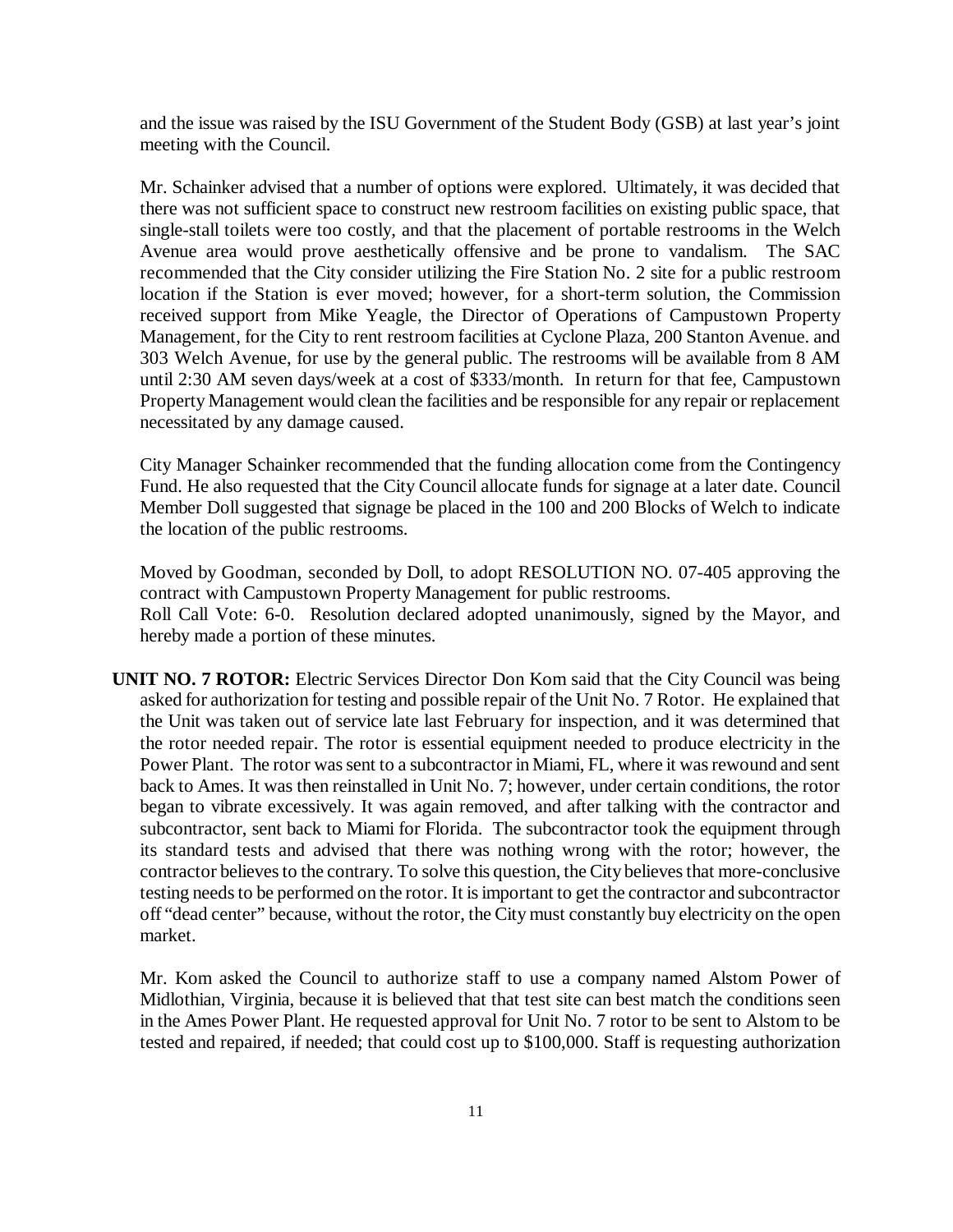of a cost not to exceed \$120,000 because additional testing may be needed, or if some of the issues are found to be minor, Alstom could make those repairs.

According to Mr. Kom, the City is requiring that the initial rewind costs be paid by the contractor to the subcontractor, which is one of the issues that remains and is the reason why the rotor is still in Miami. The next course of action will be that the rotor will be brought back to Ames and installed in Unit No. 7, or if needed, additional repairs performed. Also requested was a Change Order with Cotter Turbine Services deducting from its contract the final payment made under the Alstom Power contract. Mr. Kom advised that the subcontractor has verbally told the City that if the work performed on the rotor was found to be the cause of the malfunction, the subcontractor would take the rotor back and make the needed repairs. The testing needs to be done to determine if the malfunction is caused by the workmanship on the rewind, issues in the Ames Power Plant, or by work performed by the contractor.

Director Kom stated that to purchase a new rotor would cost between \$2.5 and \$4 million, and it is unknown how long it would take to build one. A world-wide search has been made to find a rotor of exact design; however, that has been in vain.

Council Member Larson asked if the contractor will sign the Change Order for the deduct. Director Kom said that has been communicated to the contractor, who actually made the suggestion. A request to increase some of the bonds has also been made to the contractor; however, agreement on that issue has not been reached. If the arrangement is not worked out with the contractor to allow the deduct, Mr. Kom said there would still be a need to have the rotor tested. Council Member Larson said that he believes the Change Order for the deduct needs to be in place before any other action is taken.

Council Member Doll pointed out that nearly a quarter million dollars is being expended weekly by the City to buy energy off the open market since the rotor is not operational. He asked if the suggested action is the most expedient way to solve this issue. Mr. Kom advised that staff believes it is still in the City's best interest to work through the contracts that are currently in place.

Council Member Goodman asked how realistic it was that the City will be able to recover damages incurred as a result of the contractor's actions. City Attorney Doug Marek said that consequential damages would need to be proven. It is necessary to determine what caused the delay and then to evaluate if the delay was unreasonable; that is why the testing at this point is critical. The rotor, when it malfunctioned and was taken back to Florida, was tested at that facility. It was also tested at an off-site independent facility. Both facilities were unable to simulate the conditions that occurred at the Ames Power Plant.

Moved by Mahayni, seconded by Goodman, to adopt RESOLUTION NO. 07-406 authorizing the emergency purchase of testing and possible repair service with Alstom Power, Inc., of Midlothian, VA, in an amount not to exceed \$120,000.

Roll Call Vote: 6-0. Resolution declared adopted unanimously, signed by the Mayor, and hereby made a portion of these minutes.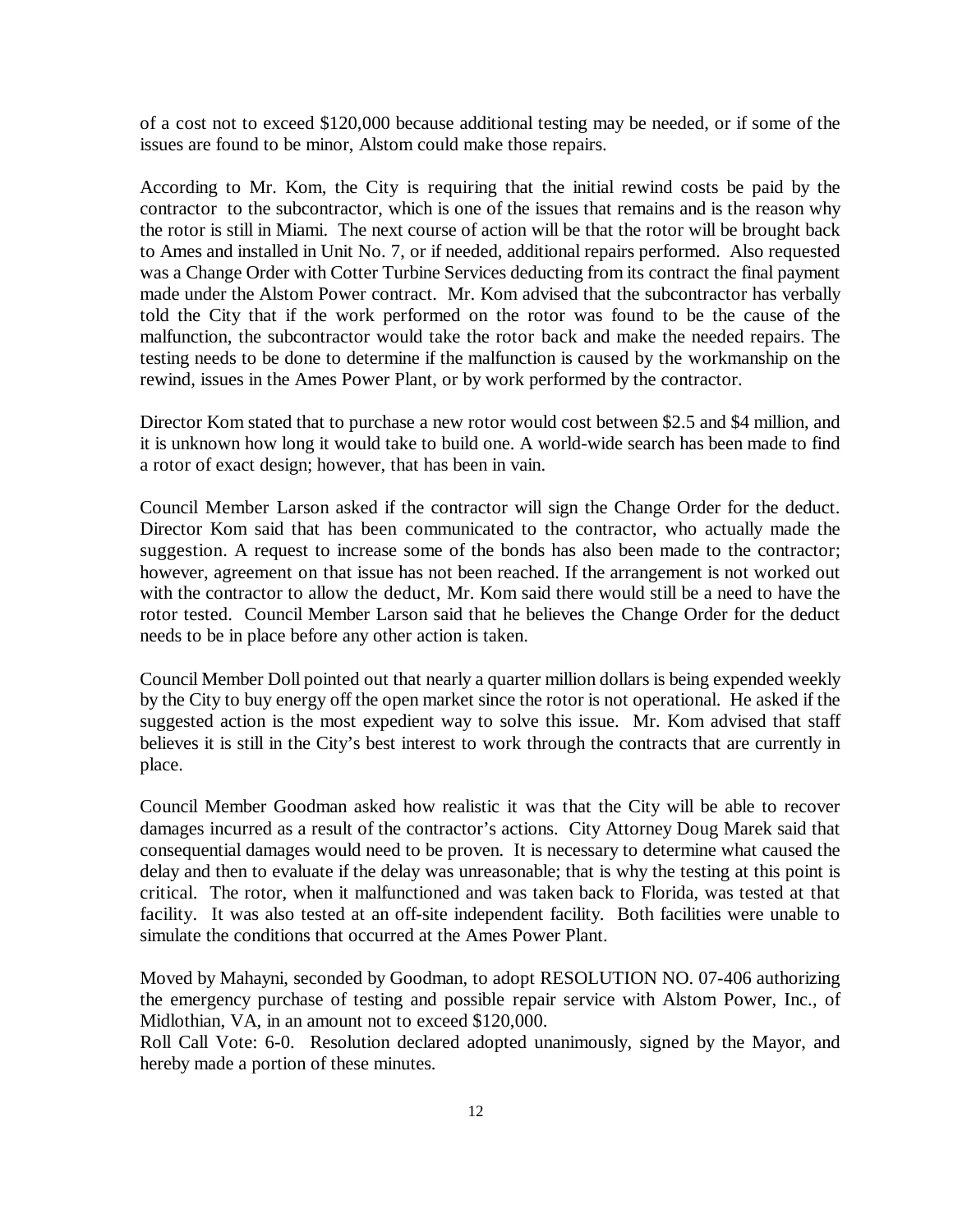Moved by Mahayni, seconded by Goodman, to adopt RESOLUTION NO. 07-407 approving a proposed change order with Cotter Turbine Services deducting from its contract the final payment made under the Alstom Power contract.

Roll Call Vote: 6-0. Resolution declared adopted unanimously, signed by the Mayor, and hereby made a portion of these minutes.

## **HEARING ON POWER PLANT PASSENGER ELEVATOR REPLACEMENT PROJECT:**

Moved by Popken, seconded by Mahayni, to adopt RESOLUTION NO. 07-393 approving final plans and specifications and awarding a contract to Schumacher Elevator Company of Denver, Iowa, in the amount of \$169,709.00.

Roll Call Vote: 6-0. Resolution declared adopted unanimously, signed by the Mayor, and hereby made a portion of these minutes.

**HEARING ON GRAND AVENUE EXTENSION PROJECT (SQUAW CREEK DRIVE TO LINCOLN WAY):** Moved by Mahayni, seconded by Popken, to adopt RESOLUTION NO. 07-394 approving final plans and specifications and awarding a contract to Con-Struct, Inc., of Ames, Iowa, in the amount of \$2,729,238.30, subject to receipt of IDOT concurrence.

Roll Call Vote: 6-0. Resolution declared adopted unanimously, signed by the Mayor, and hereby made a portion of these minutes.

**COMMENTS AND FUTURE AGENDA ITEMS:** Council Member Rice said that he was disturbed that Gary Reed was not allowed to finish his presentation pertaining to 5239 Zumwalt Station Road during public forum. He thought that it was appropriate for the City Council to hear the presentation before deciding whether to refer the issue to staff. Mayor Campbell explained that the issue being raised by Mr. Reed was complex and the Council had no information on it prior to the presentation. Council Member Mahayni pointed out that Mr. Reed could have sent the document to the Mayor and Council prior to the meeting instead of distributing it during Public Forum, which would have allowed for review before referring it to staff. Mr. Mahayni also pointed out that, as a courtesy to others who may wish to speak, each person coming before the Mayor and Council during Public Forum is limited to a five-minute time period.

Council Member Goodman would like staff to come up with a policy listing the rules for special events so that organizers know what to expect. It had been alleged that the City placed requirements on one group that it had not placed on others, and he felt that if there was a policy, that criticism would be avoided. Mr. Schainker advised that staff has a policy, but certain groups request that the City Council waive the fees. Mr. Goodman said that he was asking for a memo explaining how staff makes a recommendation as to how many police officers will be required and whether costs should be waived.

Moved by Goodman, seconded by Mahayni, to direct staff to devise a universal policy that can be consistently applied to requests for special events, e.g., the number of police officers required, who pays for what, and requests for cost waivers.

Vote on Motion: 6-0. Motion declared carried unanimously.